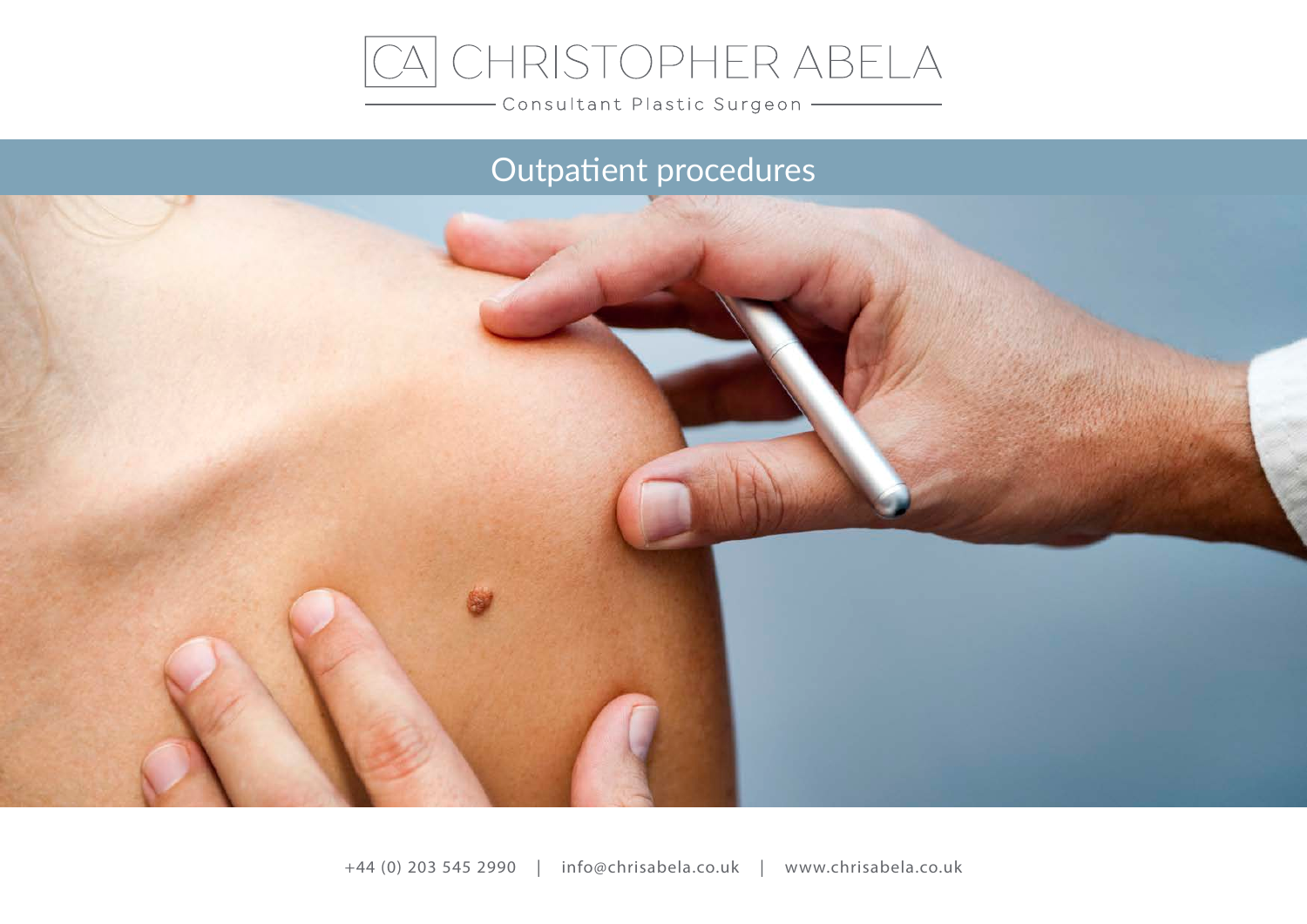Outpatient procedures do not require a general anaesthetic or overnight stay in hospital following surgery. The majority of smaller issues can be treated with surgery under local anaesthesia. Local anaesthesia is most commonly administered as an injection and provides a numbing effect on the skin. The injection stops the local nerves from working, which allows surgery to take place without any feeling or discomfort. EMLA cream can be applied in advance (especially for children and anxious adults) to reduce the pain of the local anaesthetic injection. This can be purchased over the counter and can be applied 1 hour prior to your appointment.

### **PRIOR TO SURGERY**

It is best to leave plenty of time for your appointment as rushing raises blood pressure and increases the chance of bleeding. Following written consent, the skin is marked and local anaesthesia is infiltrated. Fasting is not required.

## **SKIN PROCEDURES UNDER LOCAL ANAESTHESIA**

#### **Shave Removal**

Skin tags, raised moles, seborrhoeic keratoses, viral warts and certain skin tumours can be removed through a shave excision procedure - i.e. removal with a curette and subsequent cautery to the base to stop bleeding and regrowth. This process can also yield tissue for biopsy and analysis under a microscope if required.

#### **Mole Removal**

For the removal of a mole, an incision is made around the mole including 2mm of visibly healthy skin. This allows the laboratory to examine it under the microscope for a formal diagnosis when required. In this procedure, the mole is carefully cut out and the two sides are then brought together with stitches. Sometimes further surgery under local anaesthesia is required, depending on the laboratory results. For benign looking moles, histological analysis may not be required unless specifically requested.

#### **Cyst Removal**

Cysts can be removed by a punch biopsy evisceration method. A 4mm hole is made on top of the cyst. The contents are squeezed out and the sac can then be teased through the small hole leaving a tiny scar or freckle. A slightly longer incision is sometimes required to gently remove very large or recurrent problems or if there has been infection and the cyst is 'stuck' to underlying structures. If the findings are classical at the time of surgery, histological analysis is not necessary.

#### **Lipoma Removal**

Fatty lumps under the skin can be removed through a stab evisceration procedure which leaves a very small scar, despite some lipomas being very large. A slightly longer incision is sometimes required to gently remove very large problems or for those lipomas that are 'stuck' to underlying structures. Painful or newly enlarged lipomas should be sent for histological analysis. Multiple smaller lipomas such as those seen in Dercum's disease are always amenable to evisceration.

#### **Skin Cancer Removal**

For the removal of a skin cancer, an incision is made around the lesion including a margin of visibly healthy skin. This allows the laboratory to examine it under the microscope for a formal diagnosis and to confirm complete clearance. In this procedure, the cancer is carefully cut out and the two sides are then brought together with stitches. Sometimes further surgery under local anaesthesia is required, depending on the laboratory results.

#### **Electrodessication**

Some skin swellings are caused by accumulation of protein within the skin, such as inthe case of superficial (surface) neurofibromas. Thermal treatment with electrodessication can cause these to shrink. The procedure does not yield any specimen for analysis

#### **Skin Graft/Local Flap Reconstruction**

If the removal of a mole or skin cancer produces a larger hole, such that the edges cannot be directly sutured together then skin needs to be imported from neighbouring areas to fill the gap. Skin grafts are placed on like a patch, whilst local flaps see neighbouring tissue rotated into the defect. The donor and recipient sites are dressed or sutured closed.

#### **MOHs Surgery and Reconstruction**

Chris works with colleagues who specialise in MOHs micrographic surgery, which is a method of skin cancer removal. This optimises skin tumour clearance whilst preserving normal tissue and so is most applicable when infiltrative tumour boundaries are difficult to determine or when reconstructive tissue is sparse. This is particularly relevant on the face and scalp, or in certain skin cancer subtypes. Reconstruction to close the hole produced can be performed under local anaesthesia in many cases.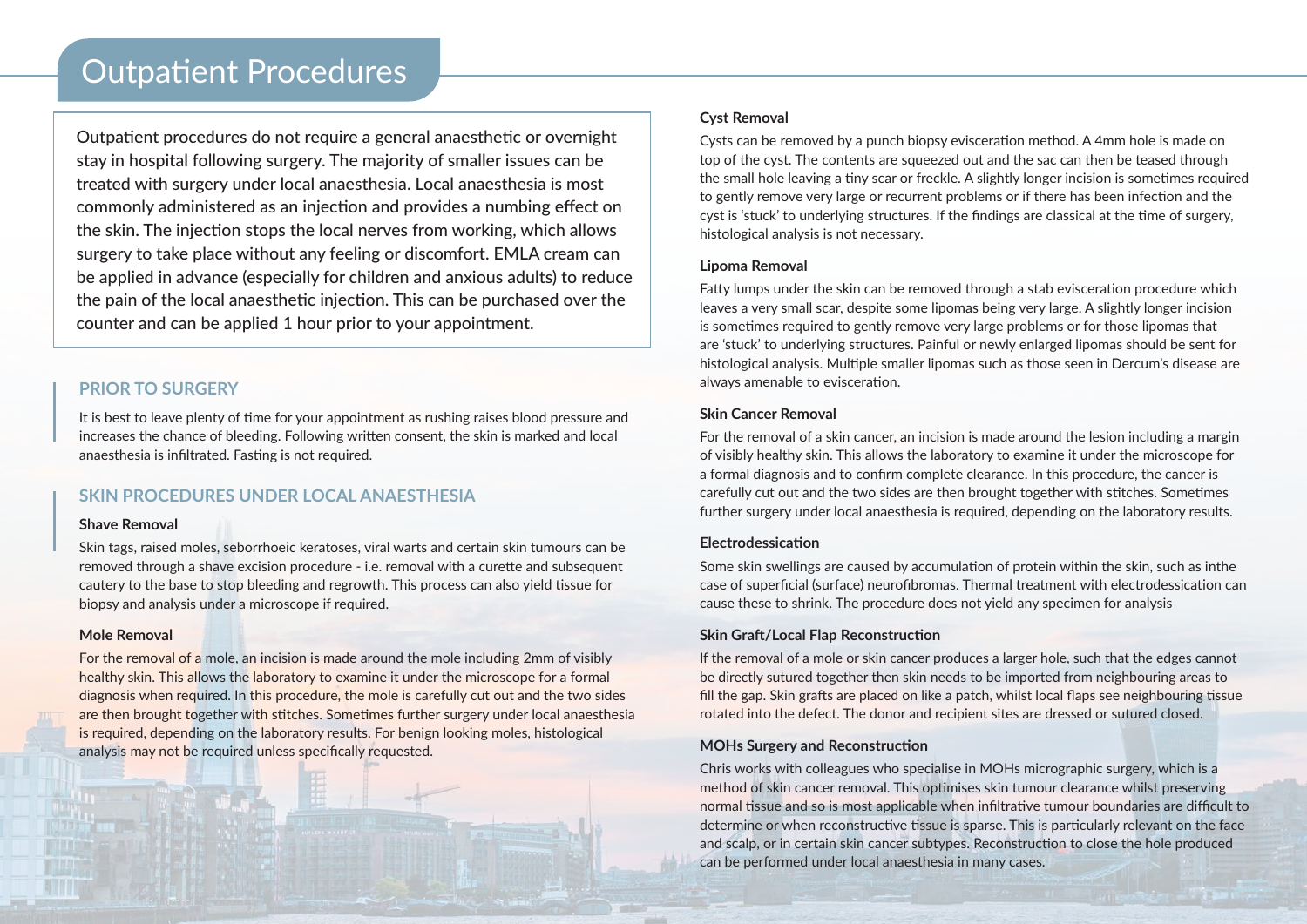## Outpatient Procedures

### **COSMETIC PROCEDURES UNDER LOCAL ANAESTHESIA**

#### **Split Earlobe Correction**

Sometimes, a pierced earlobe can become split or elongated. Occasionally if an earring snags or is pulled then a traumatic split arises. In this circumstance the best treatment strategy is to completely close the piercing and allow scar maturation for 3 months prior to re-piercing. In this procedure, the split or elongated section of the lobe is carefully cut out and the two sides of the ear lobe are then brought together with stitches.

#### **Scar Improvement**

Scars may be stretched, sunken, raised, 'wonky' or cause distortion. Scar revision can address each of these issues. In this procedure, the scar is carefully cut out and resutured. Medium sized areas of thickened scar tissue can also be improved with steroid injections or derma-rollering in the clinic. BOTOX can also be used at the time of scar revision to prevent scars stretching.

#### **Upper Eyelid Blepharoplasty**

Rejuvenation of the upper eyelids (blepharoplasty) specifically to remove excess skin, can be performed under local anaesthesia. This can remove the weight of tissue on the eyelashes and completely refresh the cosmetic appearance of the area.

#### **Pinnaplasty**

Pinning ones ears back (pinnaplasty) can be undertaken under local anaesthesia, in adults. The procedure involves a cut hidden behind the ear and several permanent sutures to hold the ear in place or improve the contours and curvature of the ear folds. A head bandage is required post operatively for 1 week followed by an 'alice band' for two further weeks.

#### **Fat injections for Soft Tissue Augmentation**

Small volume fat and/or stem cell injections for soft tissue augmentation (particularly on the face) can be performed under local anaesthesia. The fat is removed from areas of excess, concentrated and then re-injected into the area of concern.

## **AFTER SURGERY**

Following surgery a dressing will be applied. In some cases, the dressing will be removed and the area treated with topical chloramphenicol ointment. With this methodology, after 7-10 days the area will have healed to leave a smaller pink scar which can mature into a freckle with diligent scar management (see additional brochure).

For wounds requiring stitches, dissolving sutures can be used to close the wound. On the face, removable sutures are chosen to optimise cosmesis and the dressing stays in place until the sutures are removed after 5-7 days.

In the case of skin grafts/local flap reconstruction, occasionally further dressings are required over the donor site for a further week.

## **PAIN RELIEF**

Simple pain killers such as paracetamol or cocodomol and/or ibuprofen can be used for 48 hours to reduce post-operative pain. This is especially important before sleeping to ensure a good night's rest and a speedy recovery.

## **ACTIVITY AFTERWARDS**

Chris advises 48 hours of calm following a procedure. Exercise that significantly elevates the heart rate should be kept to a minimum. Elevation above the heart and a coldcompress helps reduce swelling. Where appropriate, sleeping with a few extra pillows will allow this. The wound area should be protected from being knocked for 1 week and the dressing changed between 5 and 10 days to check for any problems. The wound should be supported for 2 weeks with no swimming or bathing (showering the area may be allowed) and following this period, scar management can be employed and full activity can be resumed.

Do ask Chris how to care for the area, with particular reference to your plans for activities in the first 14 days after surgery.